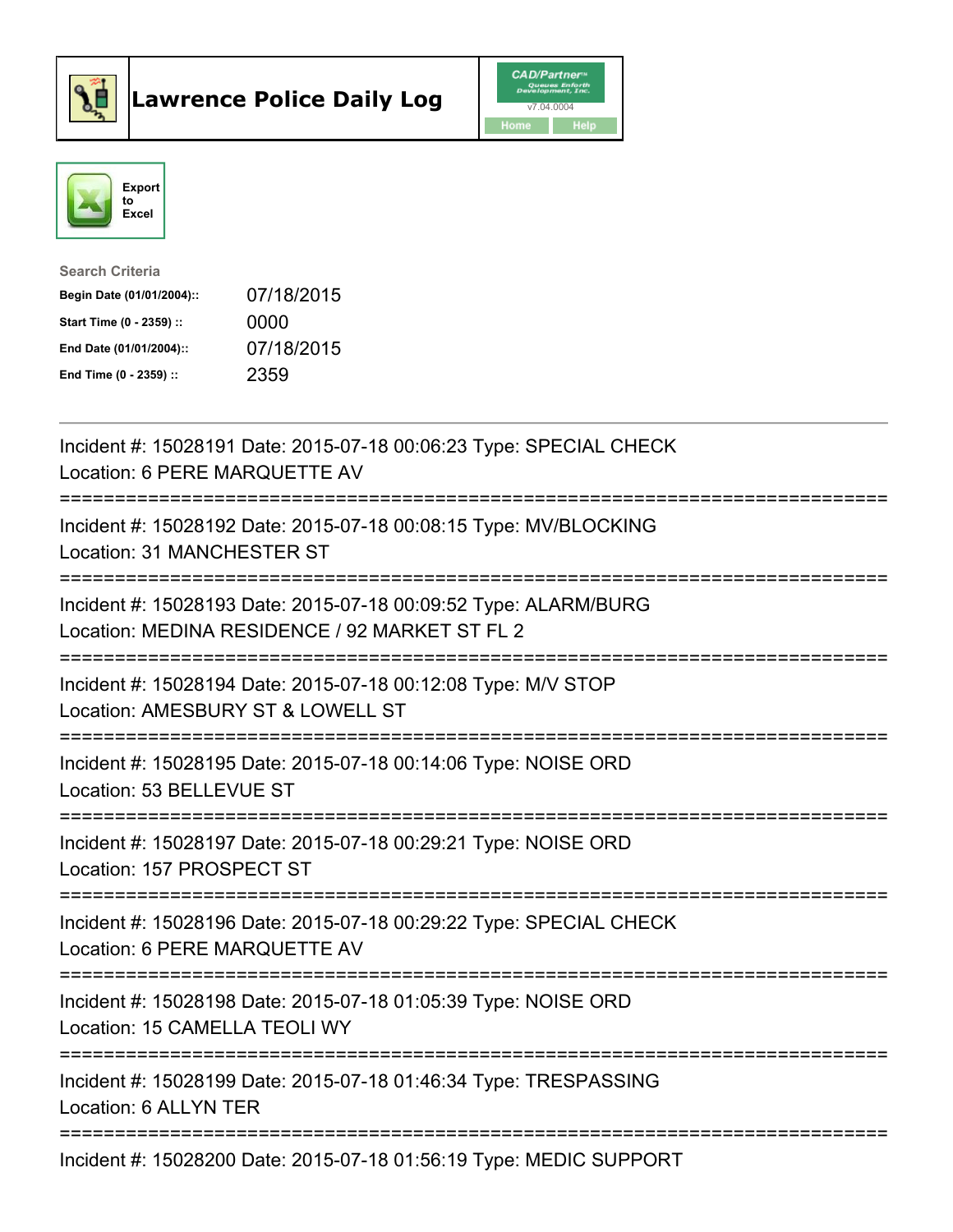Location: 164 MYRTLE ST FL 1 =========================================================================== Incident #: 15028201 Date: 2015-07-18 02:07:56 Type: MAL DAMAGE Location: 75 ANDOVER ST =========================================================================== Incident #: 15028202 Date: 2015-07-18 02:19:33 Type: NOISE ORD Location: 8 SWAN ST FL 3 =========================================================================== Incident #: 15028203 Date: 2015-07-18 02:37:25 Type: NOISE ORD Location: 59 SPRINGFIELD ST =========================================================================== Incident #: 15028204 Date: 2015-07-18 02:54:20 Type: DISORDERLY Location: SAM'S FOOD STORE / 389 BROADWAY =========================================================================== Incident #: 15028205 Date: 2015-07-18 03:07:16 Type: M/V STOP Location: LOWELL ST & MORTON ST =========================================================================== Incident #: 15028206 Date: 2015-07-18 03:09:05 Type: DOMESTIC/PAST Location: AMERICAN TAXI / 329 BROADWAY =========================================================================== Incident #: 15028207 Date: 2015-07-18 03:10:33 Type: LARCENY/MV/ATTE Location: 6 BOEHM ST =========================================================================== Incident #: 15028208 Date: 2015-07-18 03:13:15 Type: TOW OF M/V Location: TRESPASS / 7 CAMELLA TEOLI WY =========================================================================== Incident #: 15028209 Date: 2015-07-18 03:29:57 Type: AUTO ACC/NO PI Location: 124 HAVERHILL ST =========================================================================== Incident #: 15028210 Date: 2015-07-18 03:45:32 Type: M/V STOP Location: HAMPSHIRE ST & PARK ST =========================================================================== Incident #: 15028211 Date: 2015-07-18 03:55:19 Type: B&E/MV/PAST Location: 1 TREMONT ST =========================================================================== Incident #: 15028212 Date: 2015-07-18 04:11:35 Type: ROBBERY PAST Location: WALK IN / 90 E HAVERHILL ST =========================================================================== Incident #: 15028213 Date: 2015-07-18 05:10:25 Type: DISORDERLY Location: 86 CENTRE ST =========================================================================== Incident #: 15028214 Date: 2015-07-18 05:35:25 Type: DISTURBANCE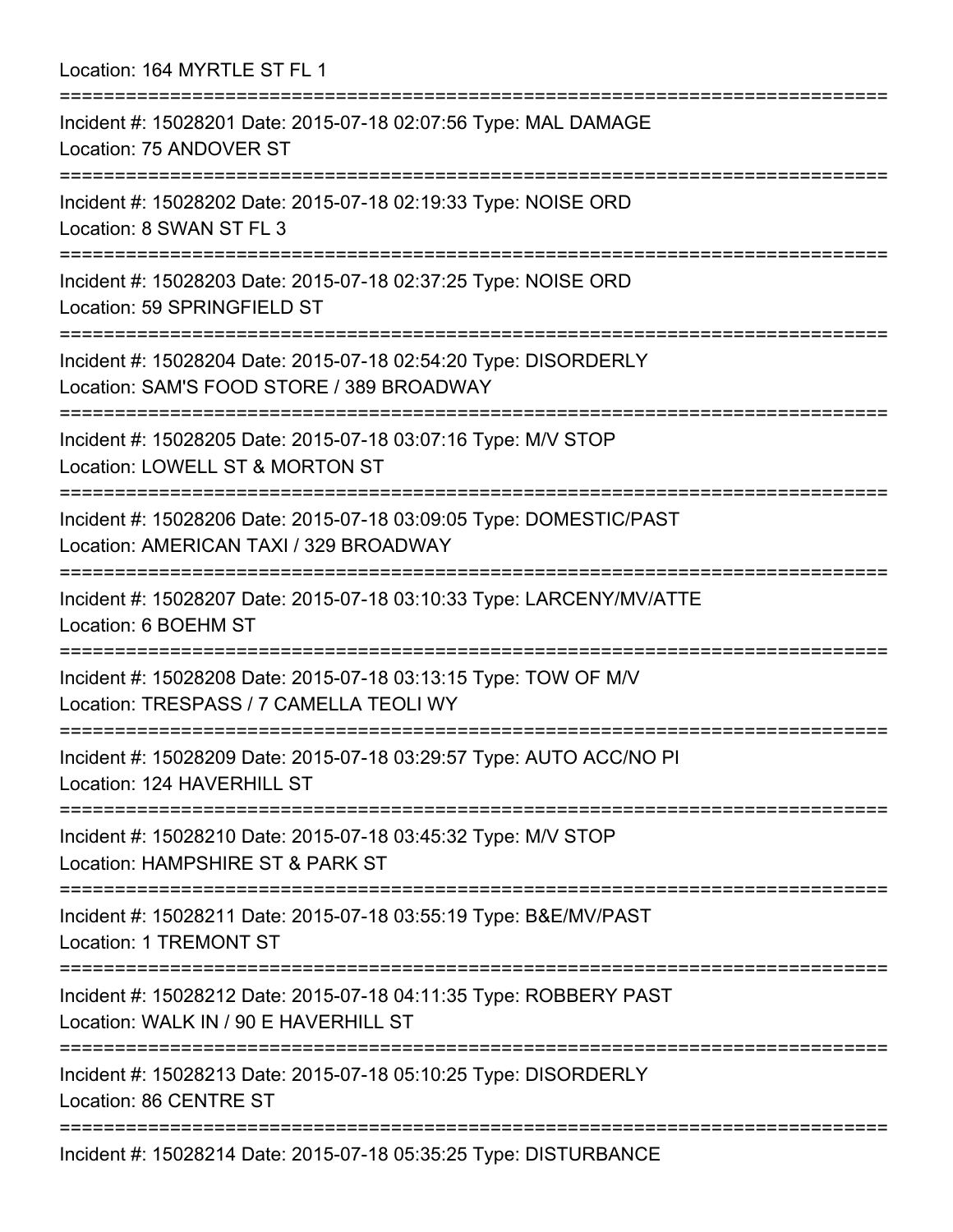=========================================================================== Incident #: 15028215 Date: 2015-07-18 06:03:28 Type: ALARM/BURG Location: ALLOY STEEL TANK / 85 BLANCHARD ST =========================================================================== Incident #: 15028216 Date: 2015-07-18 06:35:55 Type: MAN DOWN Location: 235 BROADWAY =========================================================================== Incident #: 15028217 Date: 2015-07-18 07:00:07 Type: PARK & WALK Location: BROADWAY =========================================================================== Incident #: 15028218 Date: 2015-07-18 07:21:24 Type: DISTURBANCE Location: 233 JACKSON ST #9 =========================================================================== Incident #: 15028219 Date: 2015-07-18 07:22:24 Type: FIRE/MV Location: 71 KNOX ST =========================================================================== Incident #: 15028220 Date: 2015-07-18 07:22:32 Type: MEDIC SUPPORT Location: 231 WATER ST #12 =========================================================================== Incident #: 15028221 Date: 2015-07-18 07:41:31 Type: WIRE DOWN Location: 39 LINEHAN ST =========================================================================== Incident #: 15028222 Date: 2015-07-18 07:47:10 Type: SUS PERS/MV Location: 16 MIDDLEBURY ST =========================================================================== Incident #: 15028223 Date: 2015-07-18 07:49:24 Type: ALARMS Location: WEATHERBEE SCHOOL / 75 NEWTON ST =========================================================================== Incident #: 15028224 Date: 2015-07-18 07:52:21 Type: ALARMS Location: 280 MERRIMACK ST =========================================================================== Incident #: 15028225 Date: 2015-07-18 07:58:54 Type: GUN CALL Location: SUPERIOR COURT / APPLETON WY & COMMON ST =========================================================================== Incident #: 15028226 Date: 2015-07-18 08:07:13 Type: MEDIC SUPPORT Location: 57 DANA ST =========================================================================== Incident #: 15028227 Date: 2015-07-18 08:18:12 Type: ANIMAL COMPL Location: 109 BLANCHARD ST =========================================================================== Incident #: 15028228 Date: 2015-07-18 08:53:21 Type: SUS PERS/MV

Location: LIFESTYLES FURNITURE / 33 S BROADWAY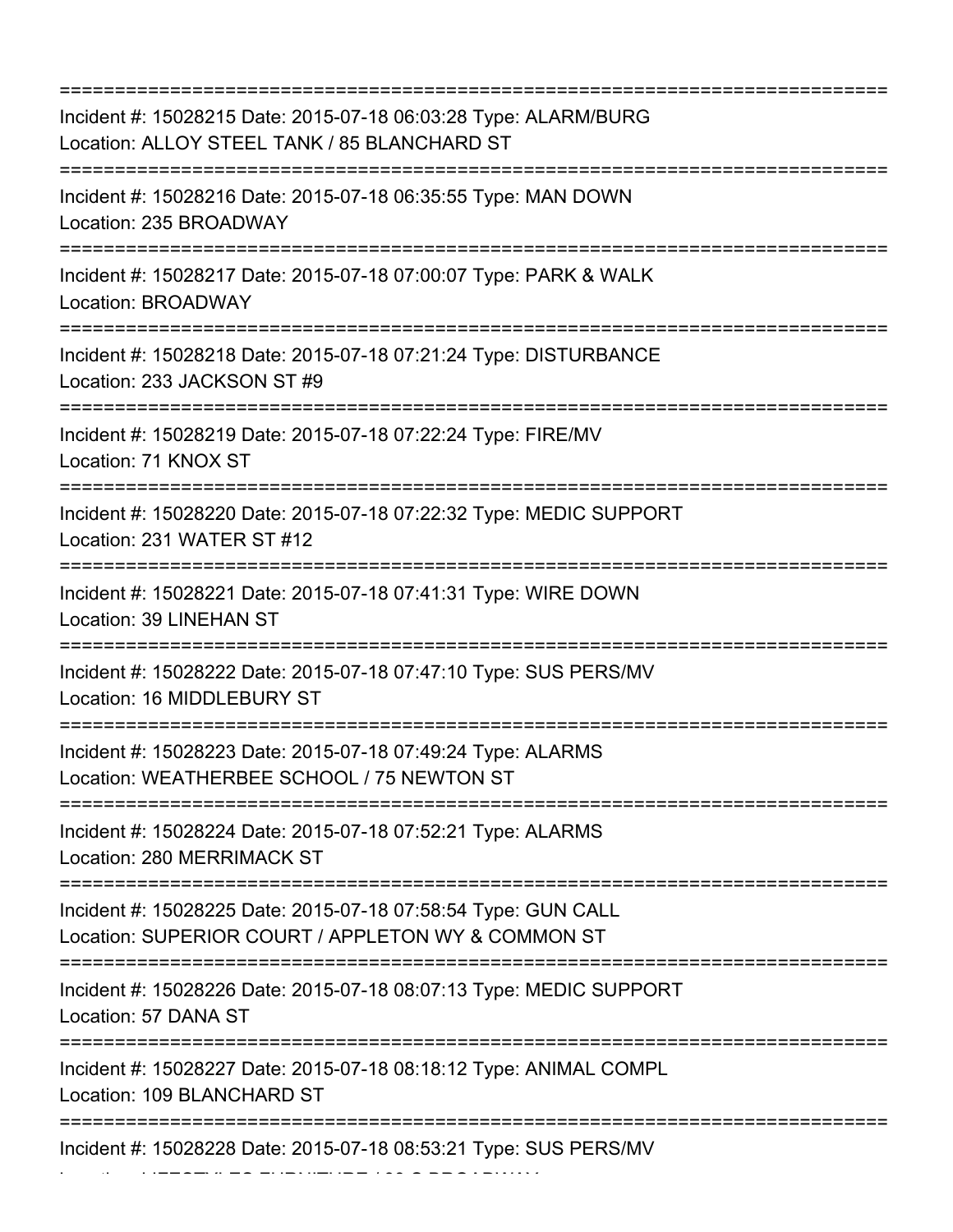| Incident #: 15028229 Date: 2015-07-18 09:00:20 Type: UNWANTEDGUEST<br>Location: 7 BROADWAY                                                                               |
|--------------------------------------------------------------------------------------------------------------------------------------------------------------------------|
| Incident #: 15028230 Date: 2015-07-18 09:05:11 Type: UNWANTEDGUEST<br>Location: 316 ESSEX ST #602                                                                        |
| Incident #: 15028231 Date: 2015-07-18 09:24:25 Type: B&E/PROG<br>Location: 4 SHERIDAN ST                                                                                 |
| Incident #: 15028232 Date: 2015-07-18 09:43:55 Type: LARCENY/PAST<br><b>Location: 20 CANTERBURY ST</b><br>=================                                              |
| Incident #: 15028233 Date: 2015-07-18 09:57:16 Type: 911 HANG UP<br>Location: 85 BASSWOOD ST FL 2<br>================================<br>:=======================        |
| Incident #: 15028234 Date: 2015-07-18 09:59:12 Type: STOL/MV/PAS<br>Location: 98 SALEM ST #7<br>==================================<br>:================================= |
| Incident #: 15028235 Date: 2015-07-18 10:05:29 Type: M/V STOP<br>Location: FERGUSON ST & S BROADWAY                                                                      |
| Incident #: 15028236 Date: 2015-07-18 10:09:53 Type: ALARM/HOLD<br>Location: 30 ABBOTT ST                                                                                |
| Incident #: 15028237 Date: 2015-07-18 10:14:35 Type: 209A/SERVE<br>Location: 258 S UNION ST                                                                              |
| Incident #: 15028238 Date: 2015-07-18 10:17:03 Type: MV/BLOCKING<br>Location: FERRY ST & SUMNER AV                                                                       |
| Incident #: 15028239 Date: 2015-07-18 10:33:03 Type: 209A/SERVE<br>Location: 3 PATTON ST                                                                                 |
| Incident #: 15028240 Date: 2015-07-18 10:35:43 Type: SUS PERS/MV<br>Location: BRADFORD ST & BROADWAY                                                                     |
| Incident #: 15028241 Date: 2015-07-18 10:43:05 Type: MV/BLOCKING<br>Location: 105 JACKSON ST                                                                             |
| Incident #: 15028242 Date: 2015-07-18 10:50:12 Type: SUS PERS/MV                                                                                                         |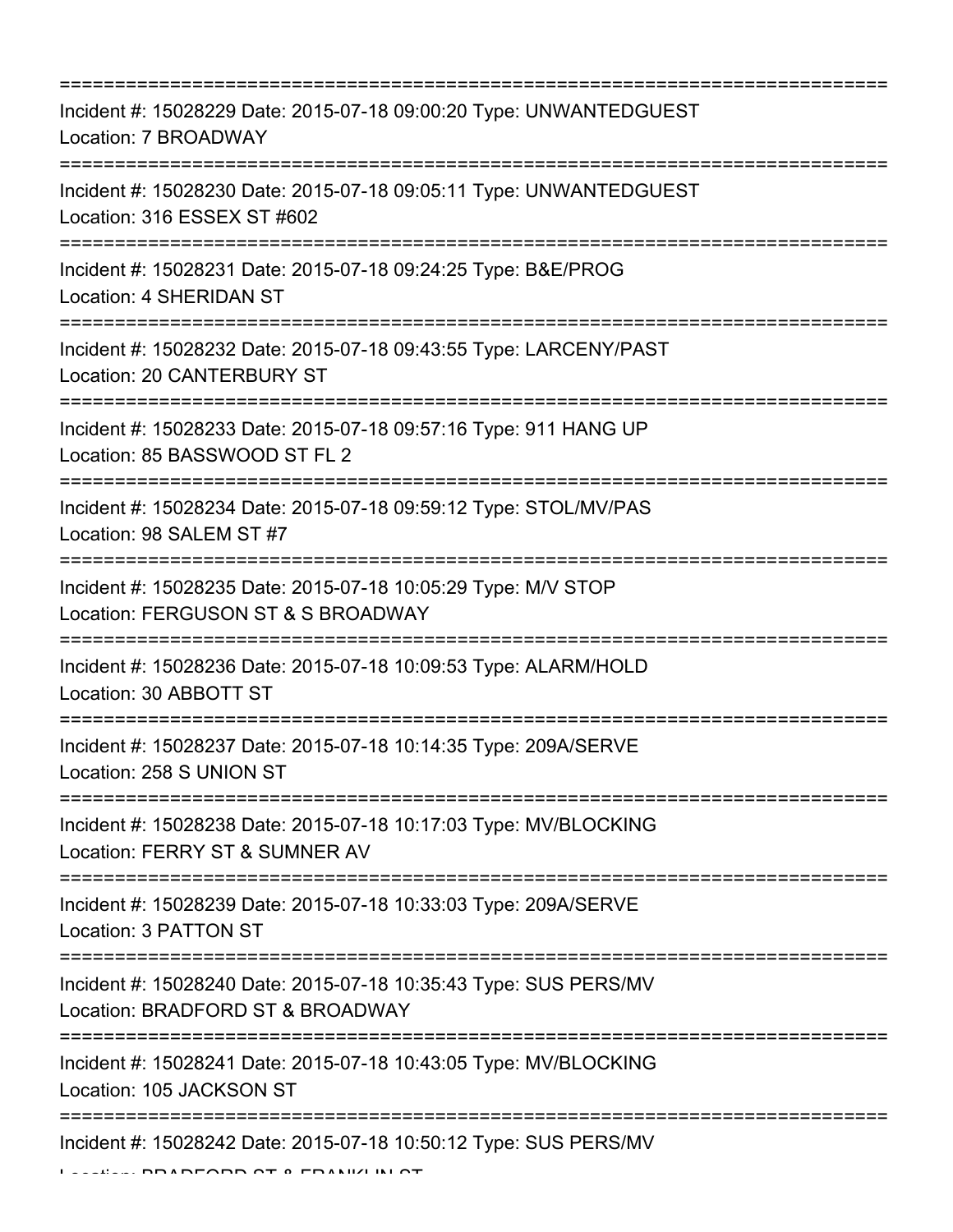| :=========================<br>=========================                                                                                    |
|--------------------------------------------------------------------------------------------------------------------------------------------|
| Incident #: 15028243 Date: 2015-07-18 10:54:10 Type: 209A/SERVE<br>Location: 17 MARTHA LN                                                  |
| Incident #: 15028244 Date: 2015-07-18 10:57:12 Type: A&B PROG<br>Location: 10 SPARKLE DR                                                   |
| Incident #: 15028245 Date: 2015-07-18 11:04:08 Type: SUS PERS/MV<br>Location: CENTRAL BRIDGE / 0 MERRIMACK ST<br>========================= |
| Incident #: 15028246 Date: 2015-07-18 11:08:02 Type: GUN CALL<br>Location: 61 BASSWOOD ST                                                  |
| Incident #: 15028247 Date: 2015-07-18 11:23:29 Type: MEDIC SUPPORT<br><b>Location: 1 TREMONT ST</b>                                        |
| Incident #: 15028248 Date: 2015-07-18 11:23:50 Type: ALARM/BURG<br>Location: CITY HALL / 200 COMMON ST                                     |
| Incident #: 15028249 Date: 2015-07-18 11:24:59 Type: 209A/SERVE<br>Location: 10 BERESFORD ST                                               |
| Incident #: 15028250 Date: 2015-07-18 11:32:52 Type: AUTO ACC/NO PI<br>Location: 175 BROADWAY                                              |
| Incident #: 15028251 Date: 2015-07-18 11:44:43 Type: M/V STOP<br>Location: 7 BROADWAY                                                      |
| Incident #: 15028252 Date: 2015-07-18 11:48:15 Type: 209A/SERVE<br>Location: 44 BIGELOW ST                                                 |
| Incident #: 15028253 Date: 2015-07-18 11:52:08 Type: STOL/MV/PAS<br>Location: 689 ESSEX ST                                                 |
| Incident #: 15028254 Date: 2015-07-18 12:09:56 Type: WARRANT SERVE<br>Location: 377 LOWELL ST                                              |
| Incident #: 15028256 Date: 2015-07-18 12:10:05 Type: 209A/SERVE<br>Location: 83 EVERETT ST                                                 |
| Incident #: 15028255 Date: 2015-07-18 12:12:53 Type: ALARM/BURG                                                                            |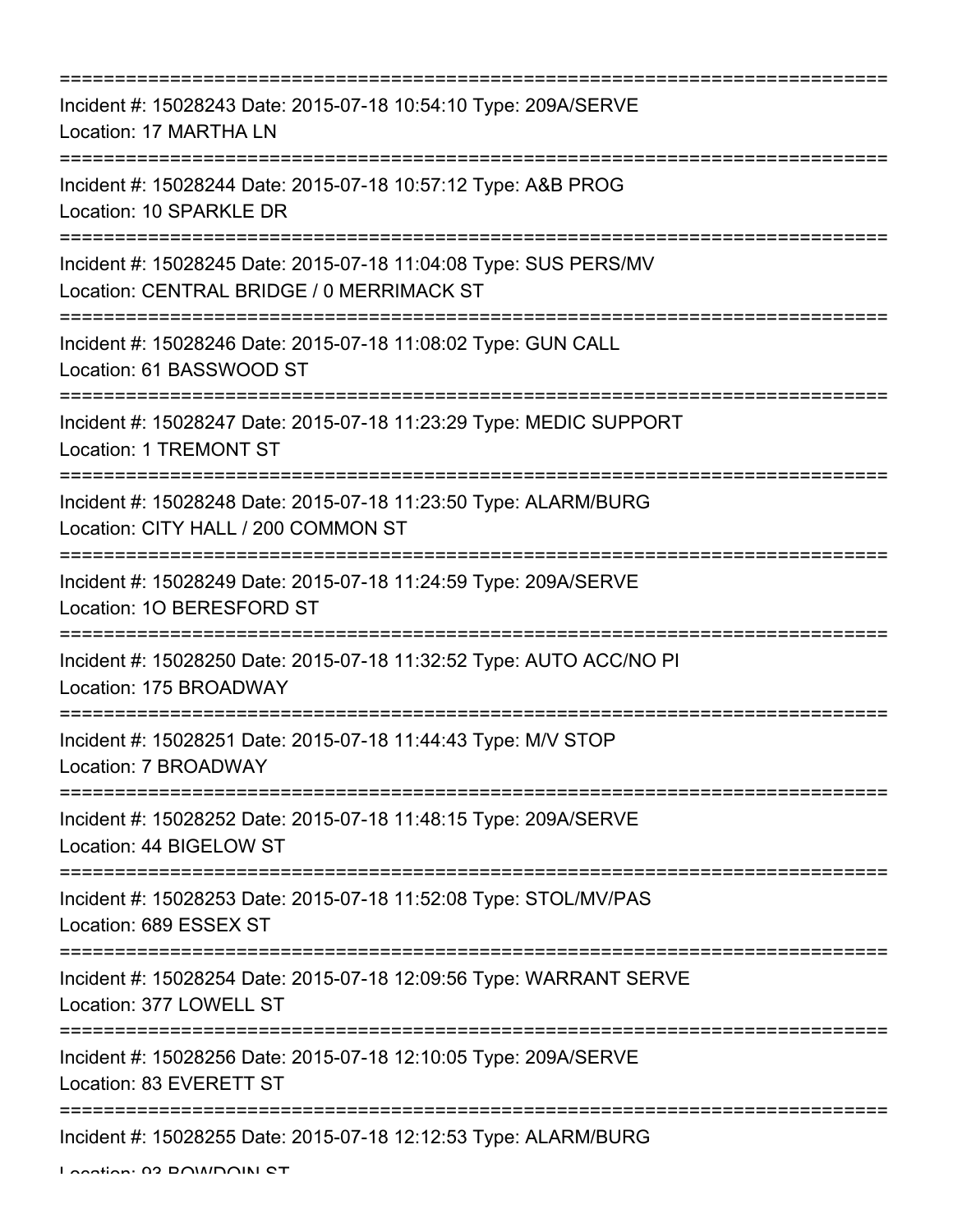| Incident #: 15028257 Date: 2015-07-18 12:25:09 Type: UNWANTEDGUEST<br>Location: 73 WINTHROP AV                                    |
|-----------------------------------------------------------------------------------------------------------------------------------|
| Incident #: 15028258 Date: 2015-07-18 12:30:32 Type: B&E/PAST<br>Location: 25 BERKELEY ST                                         |
| Incident #: 15028259 Date: 2015-07-18 12:45:18 Type: UNWANTEDGUEST<br>Location: 238 HAVERHILL ST FL 1                             |
| Incident #: 15028260 Date: 2015-07-18 12:46:14 Type: MAL DAMAGE<br>Location: 38 CEDAR ST #A                                       |
| Incident #: 15028261 Date: 2015-07-18 12:48:27 Type: SUS PERS/MV<br>Location: BROADWAY & CROSS ST                                 |
| Incident #: 15028262 Date: 2015-07-18 13:05:55 Type: M/V STOP<br>Location: MERRIMACK ST & PARKER ST                               |
| ;===================================<br>Incident #: 15028263 Date: 2015-07-18 13:08:08 Type: 209A/SERVE<br>Location: 66 MARGIN ST |
| Incident #: 15028264 Date: 2015-07-18 13:08:11 Type: NOISE ORD<br>Location: 27 BOXFORD ST FL 2                                    |
| Incident #: 15028265 Date: 2015-07-18 13:21:07 Type: INVESTIGATION<br>Location: 275 ANDOVER ST FL 3                               |
| Incident #: 15028266 Date: 2015-07-18 13:30:55 Type: SUS PERS/MV<br>Location: S UNION ST & SALEM ST                               |
| Incident #: 15028267 Date: 2015-07-18 13:31:39 Type: ALARM/BURG<br>Location: TORRES REDS / 204 LAWRENCE ST                        |
| Incident #: 15028268 Date: 2015-07-18 13:33:51 Type: INVESTIGATION<br>Location: HOLIDAY INN EXPRESS / 224 WINTHROP AV             |
| Incident #: 15028269 Date: 2015-07-18 13:36:44 Type: DISTURBANCE<br>Location: 35 RIDGEWOOD CIR                                    |
| Incident #: 15028270 Date: 2015-07-18 13:37:18 Type: 209A/SERVE<br>Location: 19 BROADWAY AV #1                                    |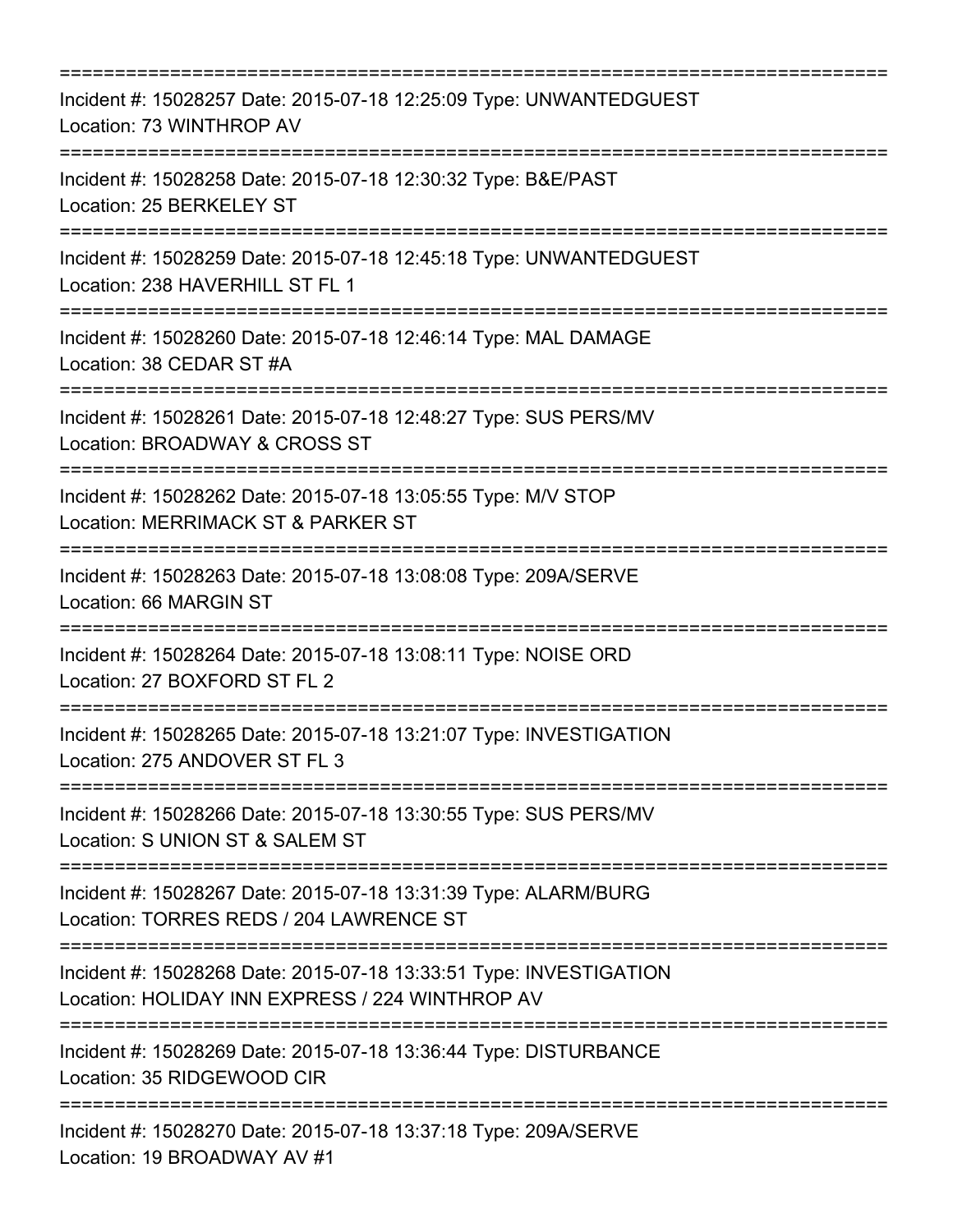Incident #: 15028271 Date: 2015-07-18 13:39:54 Type: WARRANT SERVE Location: HIGGINS STATE POOL / 180 CRAWFORD ST =========================================================================== Incident #: 15028272 Date: 2015-07-18 13:52:17 Type: ADMININSTR Location: 90 LOWELL ST =========================================================================== Incident #: 15028273 Date: 2015-07-18 14:02:10 Type: AUTO ACC/NO PI Location: INMAN ST & S BROADWAY =========================================================================== Incident #: 15028274 Date: 2015-07-18 14:04:30 Type: 209A/SERVE Location: 48 MANCHESTER ST FL 3 =========================================================================== Incident #: 15028275 Date: 2015-07-18 14:22:11 Type: 209A/SERVE Location: 189 ARLINGTON ST FL 3 =========================================================================== Incident #: 15028276 Date: 2015-07-18 14:26:49 Type: AUTO ACC/NO PI Location: S BROADWAY =========================================================================== Incident #: 15028277 Date: 2015-07-18 14:35:49 Type: INVESTIGATION Location: LEXINGTON ST & PARK ST =========================================================================== Incident #: 15028278 Date: 2015-07-18 14:36:24 Type: 209A/SERVE Location: 48 SARATOGA ST =========================================================================== Incident #: 15028279 Date: 2015-07-18 14:51:28 Type: M/V STOP Location: RS56TH / 312 MARKET ST =========================================================================== Incident #: 15028280 Date: 2015-07-18 14:53:13 Type: THREATS Location: 38 PHILLIPS ST =========================================================================== Incident #: 15028281 Date: 2015-07-18 15:02:12 Type: DOMESTIC/PROG Location: 38 MILTON ST =========================================================================== Incident #: 15028282 Date: 2015-07-18 15:10:09 Type: INVESTIGATION Location: 16 ARCHER ST =========================================================================== Incident #: 15028283 Date: 2015-07-18 15:19:54 Type: GENERAL SERV Location: ROWE ST ================== Incident #: 15028284 Date: 2015-07-18 15:20:04 Type: MAL DAMAGE Location: 217 PROSPECT ST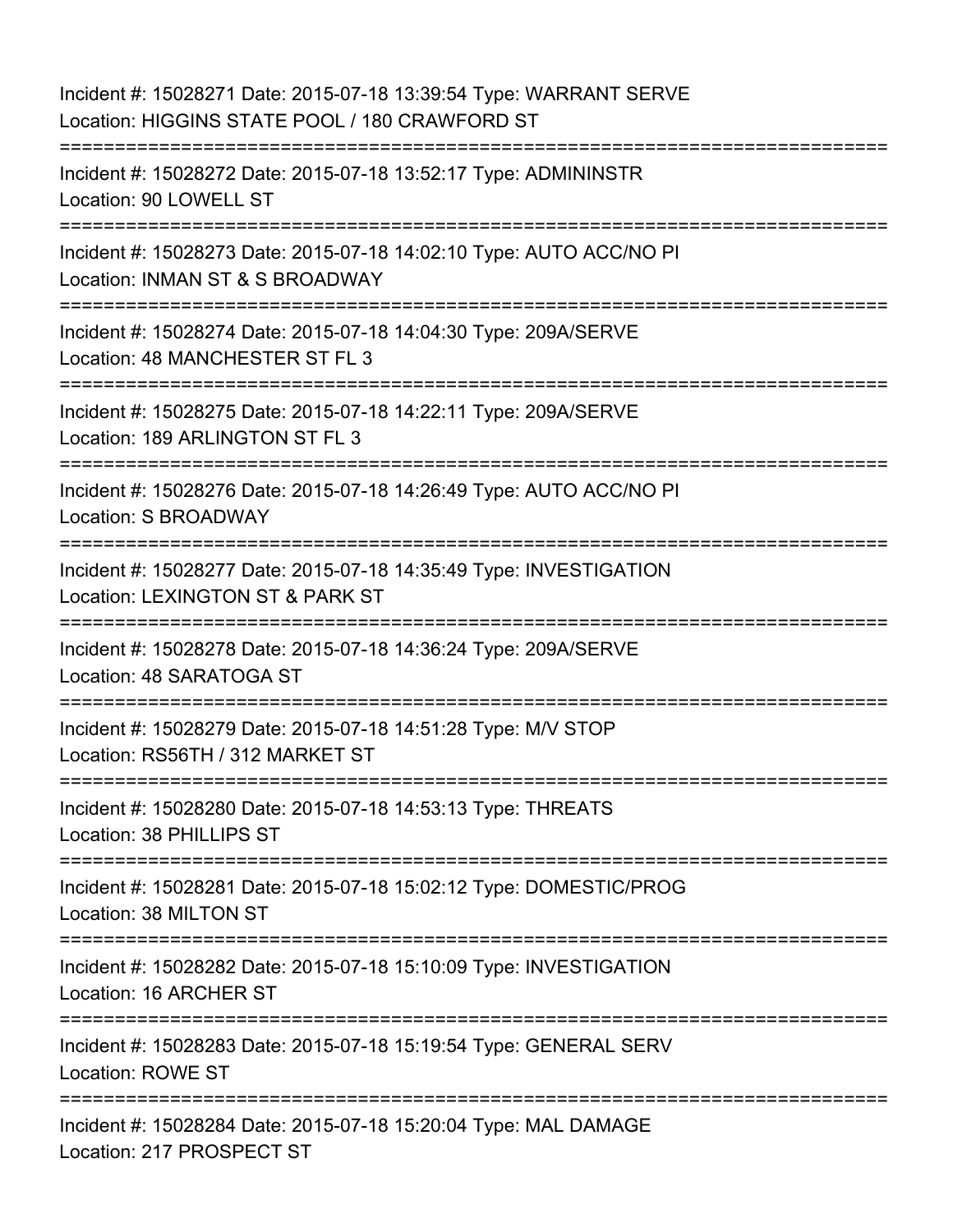Incident #: 15028285 Date: 2015-07-18 15:25:02 Type: 209A/SERVE Location: 48 SARATOGA ST =========================================================================== Incident #: 15028286 Date: 2015-07-18 15:32:14 Type: DISORDERLY Location: 311 WATER ST =========================================================================== Incident #: 15028288 Date: 2015-07-18 15:39:37 Type: LARCENY/MV/PAST Location: 193 HOWARD ST =========================================================================== Incident #: 15028287 Date: 2015-07-18 15:40:07 Type: SUS PERS/MV Location: BELLESINI ACADEMY / 90 BRADFORD ST =========================================================================== Incident #: 15028289 Date: 2015-07-18 15:42:46 Type: AUTO ACC/NO PI Location: MERRIMACK ST & PARKER ST =========================================================================== Incident #: 15028291 Date: 2015-07-18 15:46:47 Type: B&E/MV/PAST Location: 190 CARLETON ST =========================================================================== Incident #: 15028290 Date: 2015-07-18 15:47:07 Type: FIGHT Location: 38 PHILLIPS ST =========================================================================== Incident #: 15028292 Date: 2015-07-18 15:57:05 Type: THREATS Location: 1 THOMAS RD =========================================================================== Incident #: 15028293 Date: 2015-07-18 16:02:08 Type: AUTO ACC/NO PI Location: FERRY ST & PROSPECT ST =========================================================================== Incident #: 15028294 Date: 2015-07-18 16:07:25 Type: UNATENEDCHILD Location: 669 ESSEX ST #BLDG 5 =========================================================================== Incident #: 15028295 Date: 2015-07-18 16:10:48 Type: SUS PERS/MV Location: FRONT ST =========================================================================== Incident #: 15028296 Date: 2015-07-18 16:24:20 Type: ALARM/BURG Location: 10 DIAMOND ST #23 =========================================================================== Incident #: 15028297 Date: 2015-07-18 16:36:41 Type: LOST PROPERTY Location: 90 SUMMER ST #2 =========================================================================== Incident #: 15028298 Date: 2015-07-18 16:40:56 Type: M/V STOP Location: 79 S BROADWAY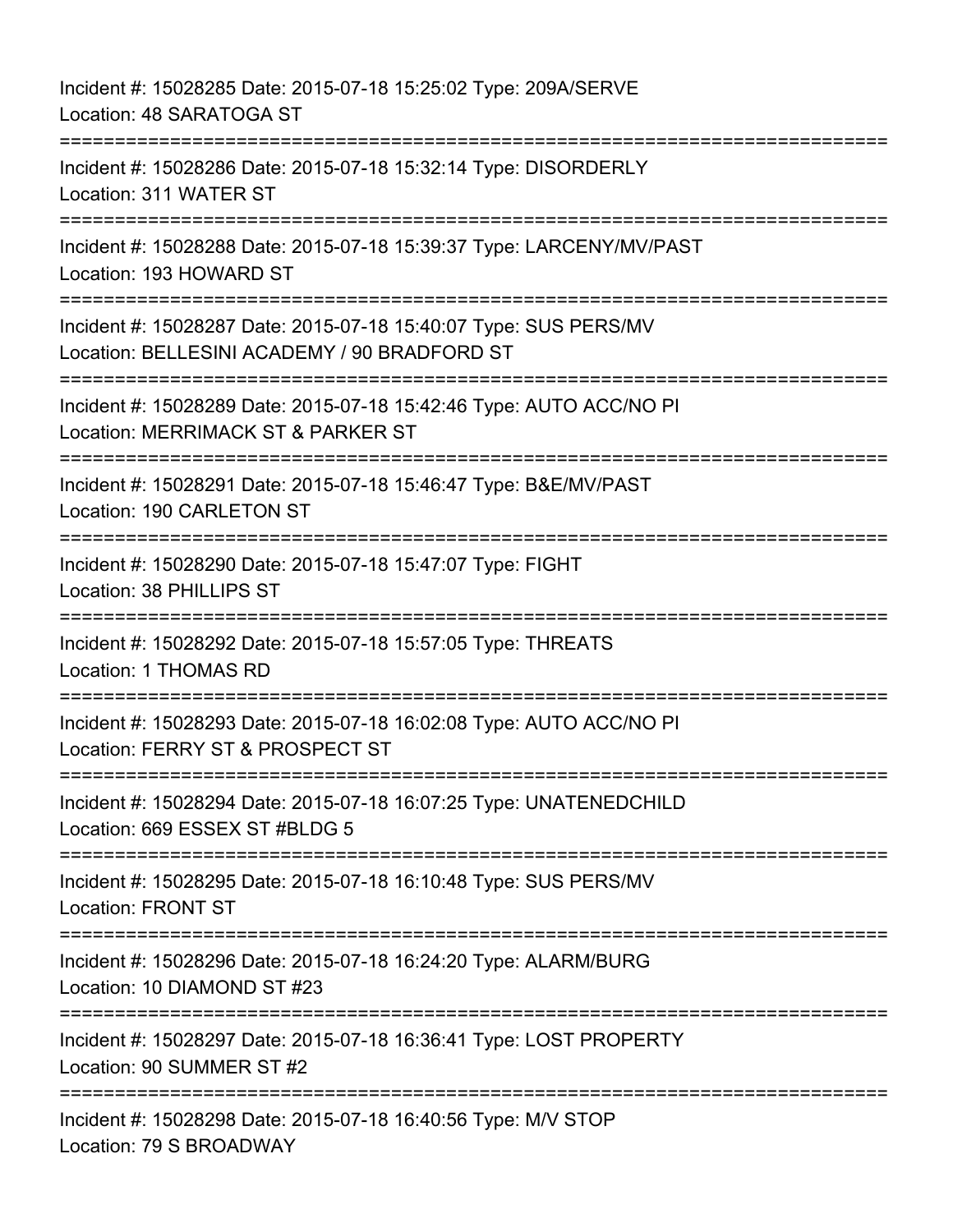Incident #: 15028299 Date: 2015-07-18 16:41:40 Type: MAL DAMAGE Location: 217 PROSPECT ST =========================================================================== Incident #: 15028300 Date: 2015-07-18 17:02:49 Type: LOST PROPERTY Location: 14 FULTON ST =========================================================================== Incident #: 15028301 Date: 2015-07-18 17:23:12 Type: NOISE ORD Location: 35 BROOK ST =========================================================================== Incident #: 15028302 Date: 2015-07-18 17:40:05 Type: RECOV/STOL/MV Location: 34 ROWE ST =========================================================================== Incident #: 15028303 Date: 2015-07-18 17:48:09 Type: ANIMAL COMPL Location: 25 BOEHM ST =========================================================================== Incident #: 15028304 Date: 2015-07-18 18:09:58 Type: NOISE ORD Location: 1 JOHN ST =========================================================================== Incident #: 15028305 Date: 2015-07-18 18:13:39 Type: EXTRA SURVEIL Location: 64 MANCHESTER ST =========================================================================== Incident #: 15028306 Date: 2015-07-18 18:16:36 Type: SUS PERS/MV Location: BLAKELIN ST & MANCHESTER ST =========================================================================== Incident #: 15028307 Date: 2015-07-18 18:20:27 Type: M/V STOP Location: ESSEX ST & FRANKLIN ST =========================================================================== Incident #: 15028308 Date: 2015-07-18 18:21:38 Type: NOISE ORD Location: 218 PROSPECT ST =========================================================================== Incident #: 15028309 Date: 2015-07-18 18:29:04 Type: NOISE ORD Location: 486 HAVERHILL ST =========================================================================== Incident #: 15028310 Date: 2015-07-18 18:33:35 Type: NOISE ORD Location: 6 INMAN ST #10 FL 1 =========================================================================== Incident #: 15028311 Date: 2015-07-18 18:34:48 Type: NOISE ORD Location: 164 ABBOTT ST =========================================================================== Incident #: 15028312 Date: 2015-07-18 19:07:21 Type: M/V STOP Location: HAWLEY ST & S BROADWAY

===========================================================================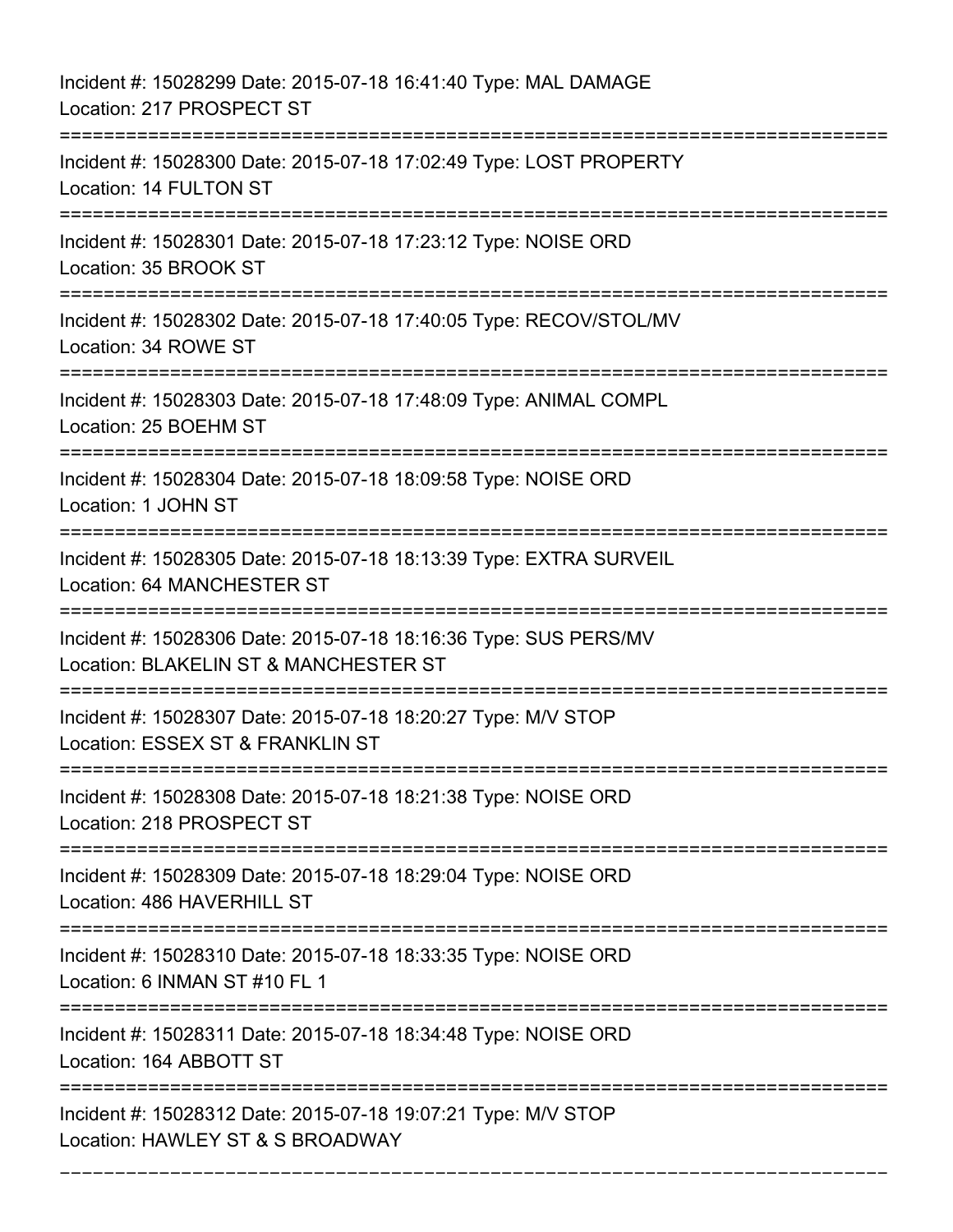Incident #: 15028313 Date: 2015-07-18 19:08:27 Type: M/V STOP Location: HARRIMAN & E HAVERHILL =========================================================================== Incident #: 15028314 Date: 2015-07-18 19:11:54 Type: NOISE ORD Location: NEWTON ST & SANBORN ST =========================================================================== Incident #: 15028315 Date: 2015-07-18 19:22:29 Type: M/V STOP Location: WALGREENS / 135 BROADWAY =========================================================================== Incident #: 15028316 Date: 2015-07-18 19:25:55 Type: UNKNOWN PROB Location: 11 LAWRENCE ST #5 FL 505 =========================================================================== Incident #: 15028317 Date: 2015-07-18 19:27:20 Type: DOMESTIC/PROG Location: 378 S BROADWAY FL 1 =========================================================================== Incident #: 15028318 Date: 2015-07-18 19:28:07 Type: CK WELL BEING Location: 66 MELVIN ST #APT2 FL BLDG 13 =========================================================================== Incident #: 15028319 Date: 2015-07-18 19:36:56 Type: M/V STOP Location: FITZ ST & LAWRENCE ST =========================================================================== Incident #: 15028320 Date: 2015-07-18 19:46:43 Type: M/V STOP Location: ERVING AV & LAWRENCE ST =========================================================================== Incident #: 15028321 Date: 2015-07-18 19:51:17 Type: DRUG VIO Location: 205 S BROADWAY =========================================================================== Incident #: 15028322 Date: 2015-07-18 19:52:47 Type: UNKNOWN PROB Location: 22 SARATOGA ST =========================================================================== Incident #: 15028323 Date: 2015-07-18 20:13:34 Type: MAL DAMAGE Location: 26 TEXAS AV =========================================================================== Incident #: 15028324 Date: 2015-07-18 20:23:52 Type: NOISE ORD Location: 330 LAWRENCE ST =========================================================================== Incident #: 15028325 Date: 2015-07-18 20:23:54 Type: NOISE ORD Location: 218 PROSPECT ST =========================================================================== Incident #: 15028326 Date: 2015-07-18 20:31:08 Type: NOISE ORD Location: 3 WENDELL ST ===========================================================================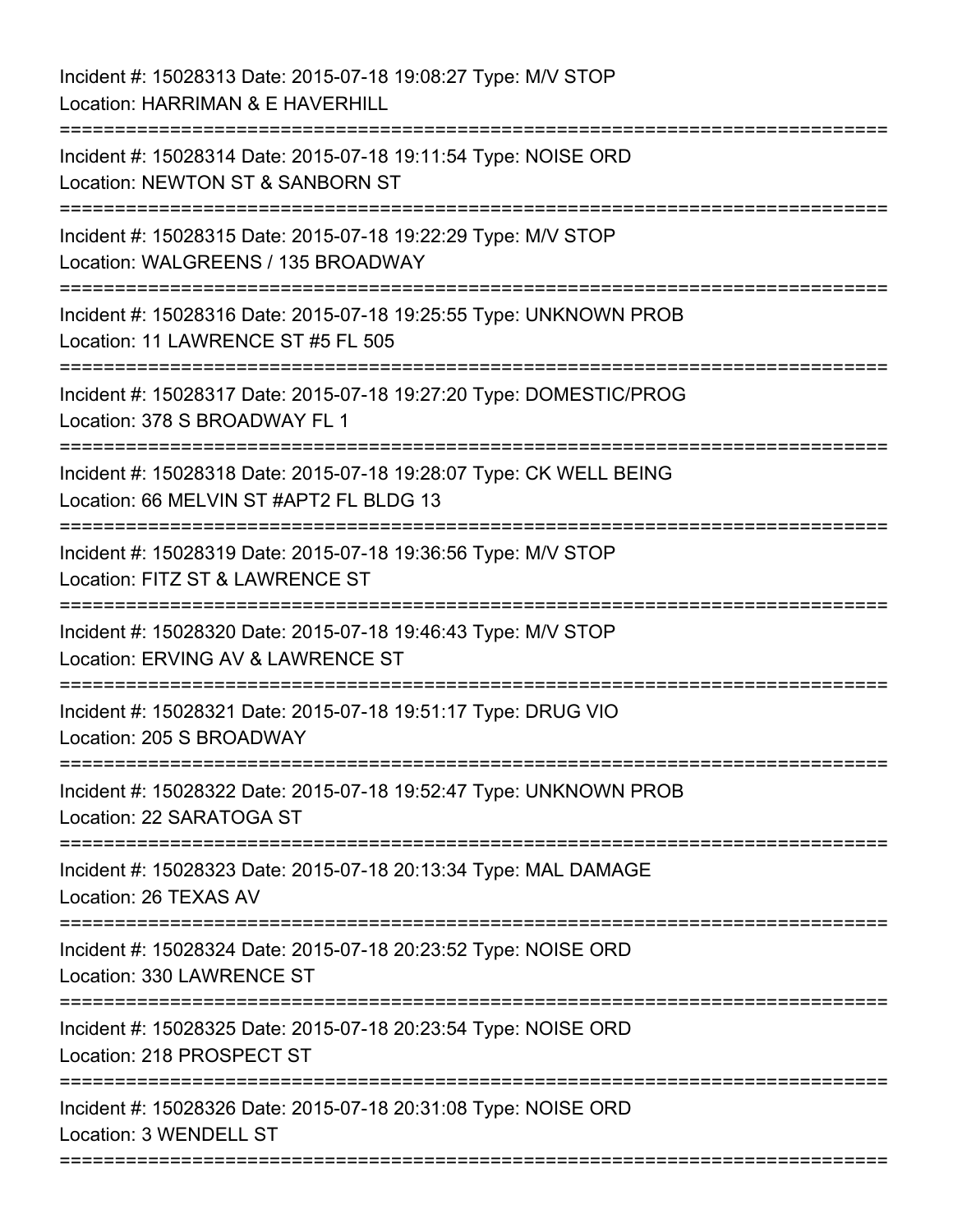| Incident #: 15028327 Date: 2015-07-18 20:31:26 Type: DK (DRUNK)<br>Location: 109 WALNUT ST                                     |
|--------------------------------------------------------------------------------------------------------------------------------|
| Incident #: 15028328 Date: 2015-07-18 20:33:54 Type: NOISE ORD<br>Location: 416 S BROADWAY                                     |
| Incident #: 15028329 Date: 2015-07-18 20:45:30 Type: NOISE ORD<br>Location: NEWTON ST & SANBORN ST                             |
| Incident #: 15028330 Date: 2015-07-18 20:50:27 Type: CK WELL BEING<br>Location: 5 FOREST ST<br>-------------                   |
| Incident #: 15028331 Date: 2015-07-18 20:52:34 Type: FIRE WORKS<br>Location: HOWARD ST & PLATT ST<br>------------------------- |
| Incident #: 15028332 Date: 2015-07-18 20:54:54 Type: NOISE ORD<br>Location: 1090 ESSEX ST<br>===================               |
| Incident #: 15028333 Date: 2015-07-18 21:00:20 Type: SUS PERS/MV<br>Location: 45 CLIFTON ST<br>:===================            |
| Incident #: 15028334 Date: 2015-07-18 21:04:41 Type: NOISE ORD<br>Location: SARATOGA ST & STEARNS AV                           |
| Incident #: 15028335 Date: 2015-07-18 21:04:49 Type: NOISE ORD<br>Location: 177 SANBORN ST                                     |
| Incident #: 15028336 Date: 2015-07-18 21:13:25 Type: NOISE ORD<br>Location: 199 E HAVERHILL ST                                 |
| Incident #: 15028337 Date: 2015-07-18 21:14:25 Type: NOISE ORD<br>Location: 25 SHAW ST                                         |
| Incident #: 15028338 Date: 2015-07-18 21:15:37 Type: SUS PERS/MV<br><b>Location: KATHLEEN TER</b>                              |
| Incident #: 15028339 Date: 2015-07-18 21:17:27 Type: NOISE ORD<br>Location: 519 LOWELL ST                                      |
| Incident #: 15028340 Date: 2015-07-18 21:22:25 Type: FIRE WORKS<br>Location: JAMAICA ST                                        |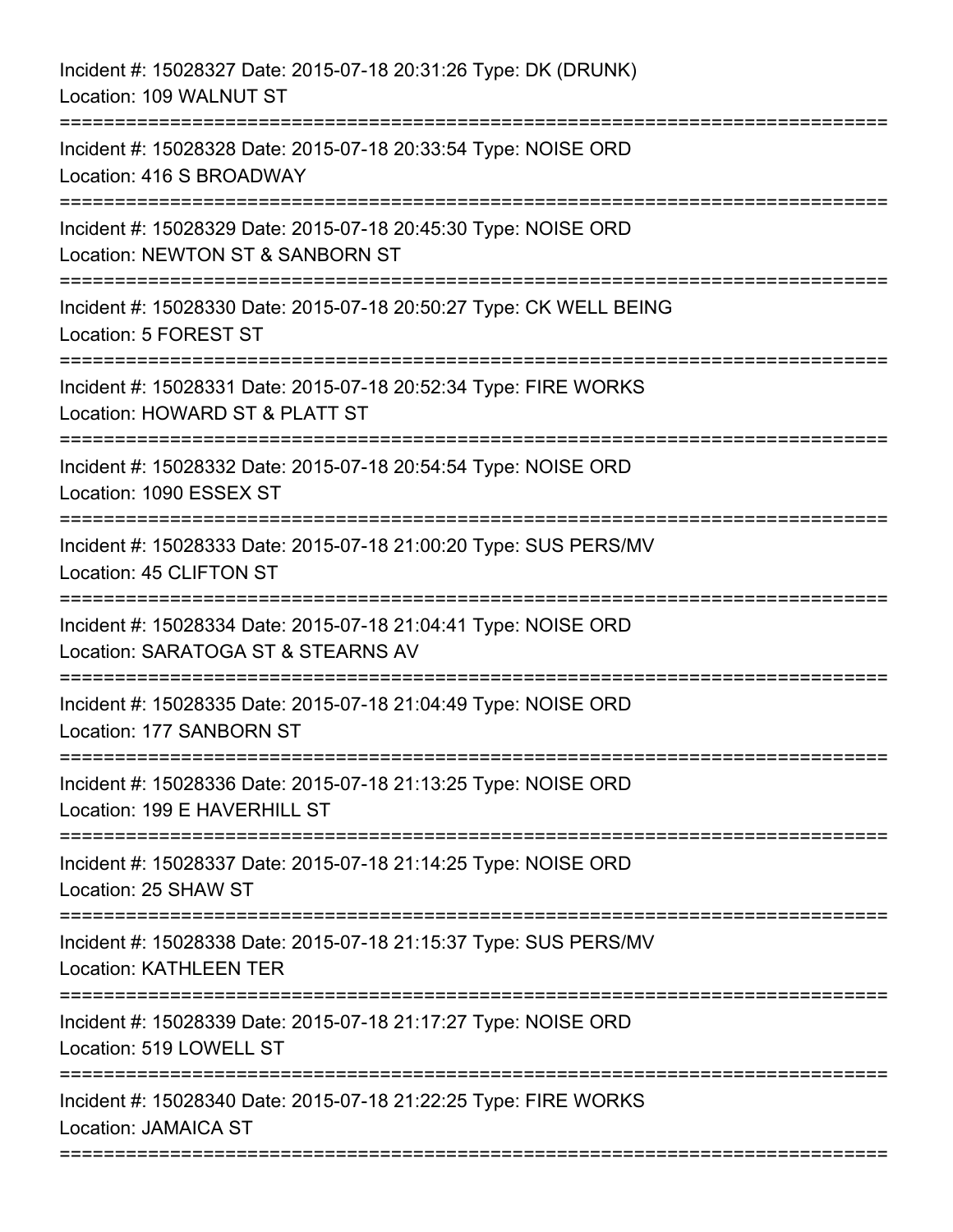Location: 533 HAVERHILL ST

| :=======================                                                                                                      |
|-------------------------------------------------------------------------------------------------------------------------------|
| Incident #: 15028342 Date: 2015-07-18 21:24:49 Type: FIRE WORKS<br>Location: BAILEY ST & PHILLIPS ST                          |
| Incident #: 15028343 Date: 2015-07-18 21:26:22 Type: FIRE WORKS<br>Location: 116 FARNHAM ST                                   |
| Incident #: 15028344 Date: 2015-07-18 21:29:01 Type: FIRE WORKS<br>Location: 61 ABBOTT ST                                     |
| Incident #: 15028345 Date: 2015-07-18 21:33:50 Type: ALARM/BURG<br>Location: RESD; IRISENIA RIOS9788282133 / 104 GREENWOOD ST |
| Incident #: 15028346 Date: 2015-07-18 21:35:13 Type: NOISE ORD<br>Location: 351 HAMPSHIRE ST                                  |
| Incident #: 15028347 Date: 2015-07-18 21:39:23 Type: M/V STOP<br>Location: 201 ESSEX ST                                       |
| Incident #: 15028348 Date: 2015-07-18 21:50:49 Type: NOISE ORD<br>Location: 351 HAMPSHIRE ST                                  |
| Incident #: 15028349 Date: 2015-07-18 21:51:30 Type: HIT & RUN M/V<br>Location: SONIC / WINTHROP AV                           |
| Incident #: 15028350 Date: 2015-07-18 21:55:20 Type: M/V STOP<br>Location: AMES ST & LOWELL ST                                |
| Incident #: 15028351 Date: 2015-07-18 22:03:48 Type: NOISE ORD<br>Location: SUMMER ST & UNION ST                              |
| Incident #: 15028352 Date: 2015-07-18 22:04:57 Type: NOISE ORD<br>Location: 60 HILLSIDE AV                                    |
| Incident #: 15028353 Date: 2015-07-18 22:05:34 Type: M/V STOP<br>Location: 216 BROADWAY                                       |
| Incident #: 15028355 Date: 2015-07-18 22:07:11 Type: SUS PERS/MV<br>Location: MICHAEL'S MOTOR SALES, INCORP / 54 WINTHROP AV  |
|                                                                                                                               |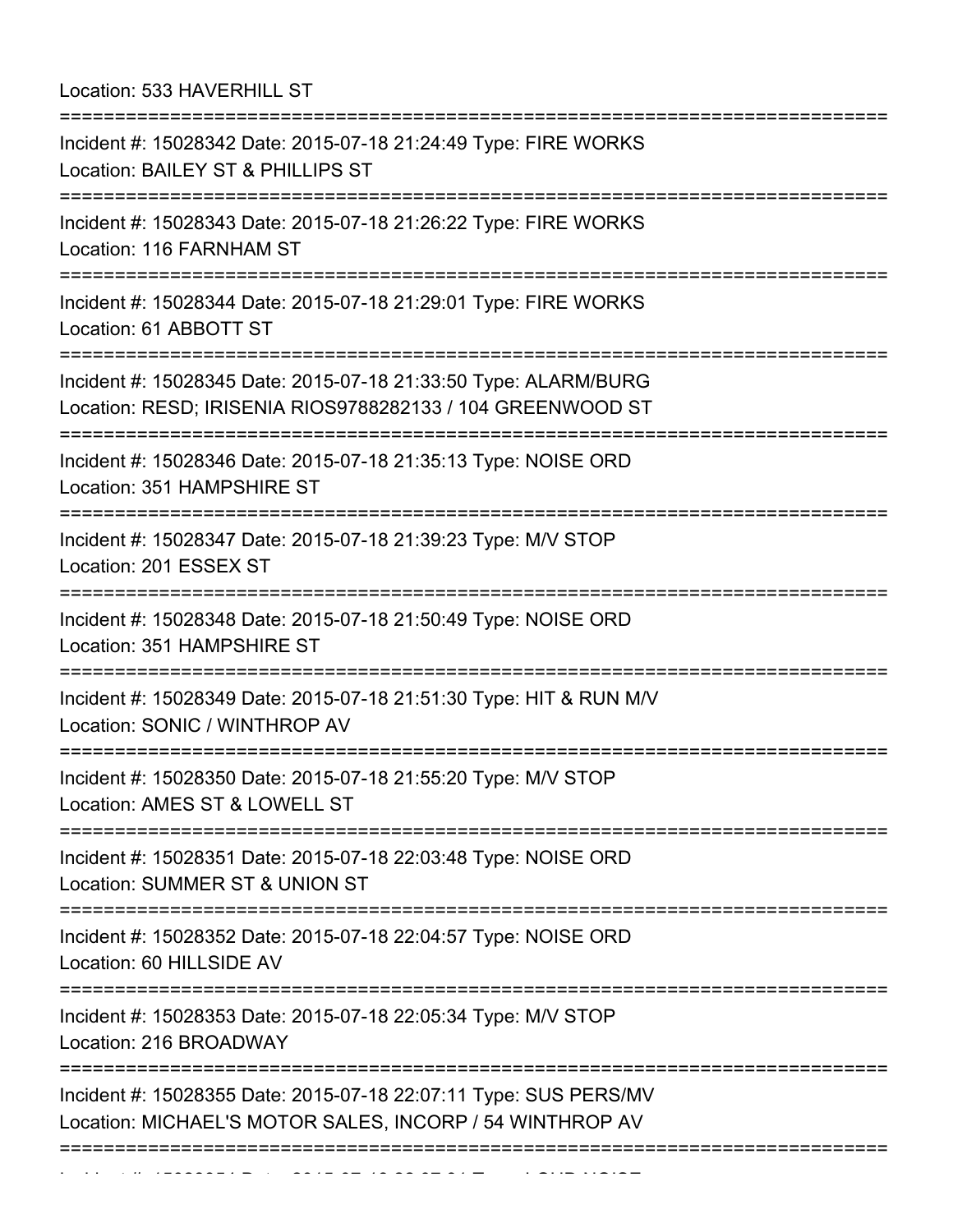| Location: 532 HAVERHILL ST                                                                                                                                                |
|---------------------------------------------------------------------------------------------------------------------------------------------------------------------------|
| Incident #: 15028356 Date: 2015-07-18 22:09:18 Type: LOUD NOISE<br>Location: 530 HAVERHILL ST                                                                             |
| Incident #: 15028357 Date: 2015-07-18 22:14:24 Type: M/V STOP<br>Location: 616 ESSEX ST                                                                                   |
| Incident #: 15028358 Date: 2015-07-18 22:14:55 Type: NOISE ORD<br>Location: 314 LOWELL ST                                                                                 |
| Incident #: 15028359 Date: 2015-07-18 22:21:47 Type: NOISE ORD<br>Location: 359 LOWELL ST                                                                                 |
| Incident #: 15028360 Date: 2015-07-18 22:23:44 Type: NOISE ORD<br>Location: 44 WASHINGTON ST                                                                              |
| Incident #: 15028361 Date: 2015-07-18 22:24:35 Type: ALARM/BURG<br>Location: RESD; ANDREA ALCEQIEZ 9782423836 / 90 E HAVERHILL ST #2<br>:================================ |
| Incident #: 15028362 Date: 2015-07-18 22:26:42 Type: NOISE ORD<br>Location: AMES ST & BYRON AV                                                                            |
| Incident #: 15028363 Date: 2015-07-18 22:27:07 Type: NOISE ORD<br><b>Location: 7 BENNINGTON ST</b>                                                                        |
| Incident #: 15028364 Date: 2015-07-18 22:30:35 Type: NOISE ORD<br>Location: FARLEY ST & STATE ST                                                                          |
| Incident #: 15028365 Date: 2015-07-18 22:37:24 Type: NOISE ORD<br>Location: 218 PROSPECT ST                                                                               |
| Incident #: 15028366 Date: 2015-07-18 22:38:57 Type: NOISE ORD<br>Location: 215 PROSPECT ST                                                                               |
| Incident #: 15028367 Date: 2015-07-18 22:41:27 Type: NOISE ORD<br>Location: 112 BLANCHARD ST                                                                              |
| Incident #: 15028368 Date: 2015-07-18 22:44:33 Type: ALARM/BURG<br>Location: ALCEQUIEZ RESIDENCE / 90 E HAVERHILL ST #2                                                   |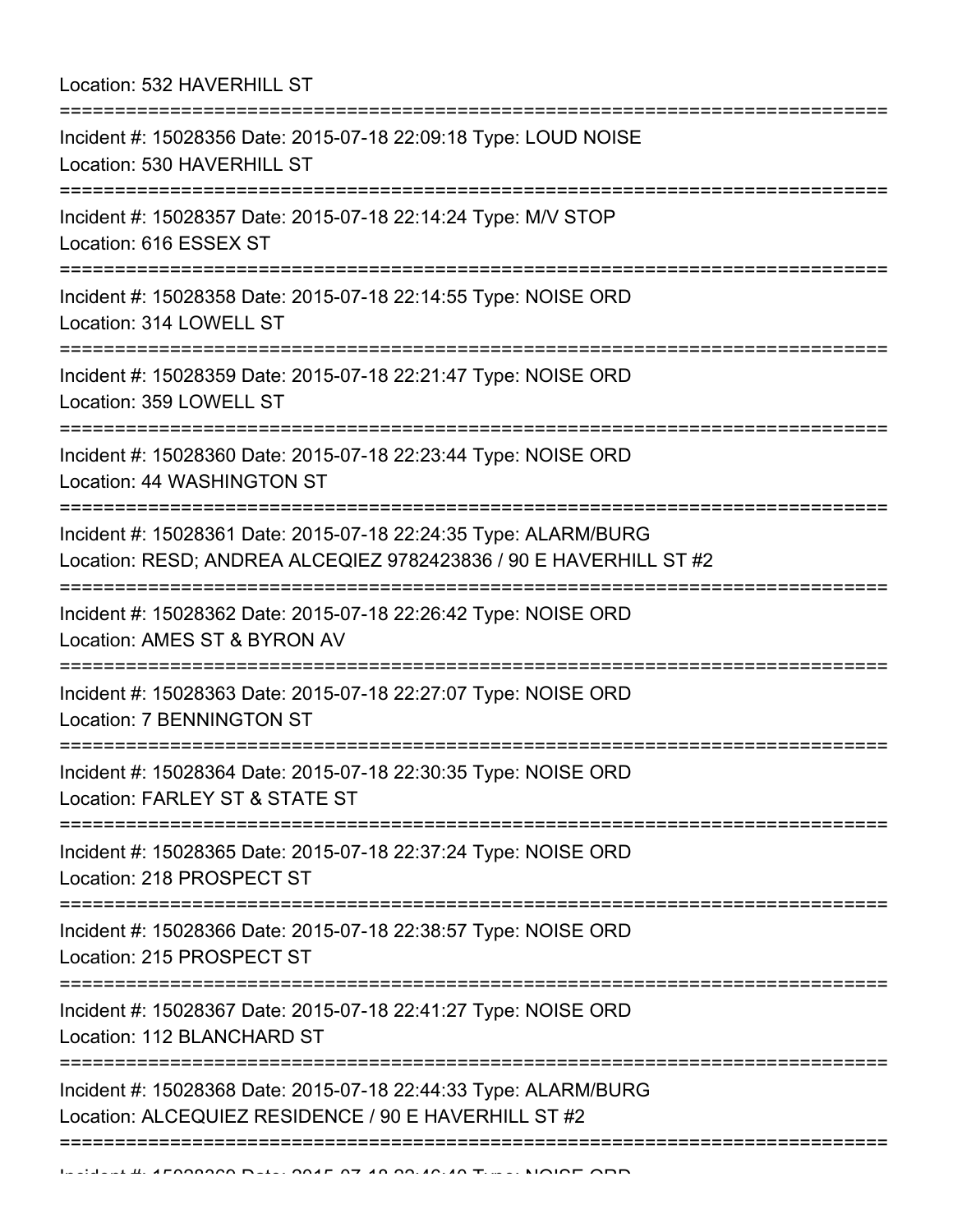| Location: 60 ELM ST<br>====================================                                                                            |
|----------------------------------------------------------------------------------------------------------------------------------------|
| Incident #: 15028370 Date: 2015-07-18 22:50:31 Type: LOUD NOISE<br>Location: BROADWAY AV<br>___________________________________        |
| Incident #: 15028371 Date: 2015-07-18 22:57:20 Type: FIRE WORKS<br>Location: EASTON ST & S BROADWAY                                    |
| Incident #: 15028372 Date: 2015-07-18 23:00:33 Type: NOISE ORD<br>Location: 7 YALE TER<br>=================                            |
| Incident #: 15028373 Date: 2015-07-18 23:01:52 Type: M/V STOP<br>Location: ARLINGTON ST & LAWRENCE ST<br>:============================ |
| Incident #: 15028374 Date: 2015-07-18 23:03:22 Type: M/V STOP<br>Location: LAWRENCE ST & MAPLE ST                                      |
| Incident #: 15028375 Date: 2015-07-18 23:06:28 Type: NOISE ORD<br>Location: 10 CHESTNUT ST                                             |
| Incident #: 15028376 Date: 2015-07-18 23:09:05 Type: NOISE ORD<br>Location: 70-72 SARATOGA ST<br>====================================  |
| Incident #: 15028377 Date: 2015-07-18 23:10:10 Type: NOISE ORD<br>Location: 75 PEARL ST                                                |
| Incident #: 15028378 Date: 2015-07-18 23:13:42 Type: NOISE ORD<br>Location: 112 SARATOGA ST                                            |
| Incident #: 15028379 Date: 2015-07-18 23:14:56 Type: FIRE WORKS<br>Location: 244 E HAVERHILL ST                                        |
| Incident #: 15028380 Date: 2015-07-18 23:15:06 Type: NOISE ORD<br>Location: 1 JOHN ST #A                                               |
| Incident #: 15028381 Date: 2015-07-18 23:26:26 Type: HIT & RUN M/V<br>Location: 8 MORTON ST                                            |
| Incident #: 15028382 Date: 2015-07-18 23:30:50 Type: M/V STOP<br>Location: 190 JACKSON ST                                              |
|                                                                                                                                        |